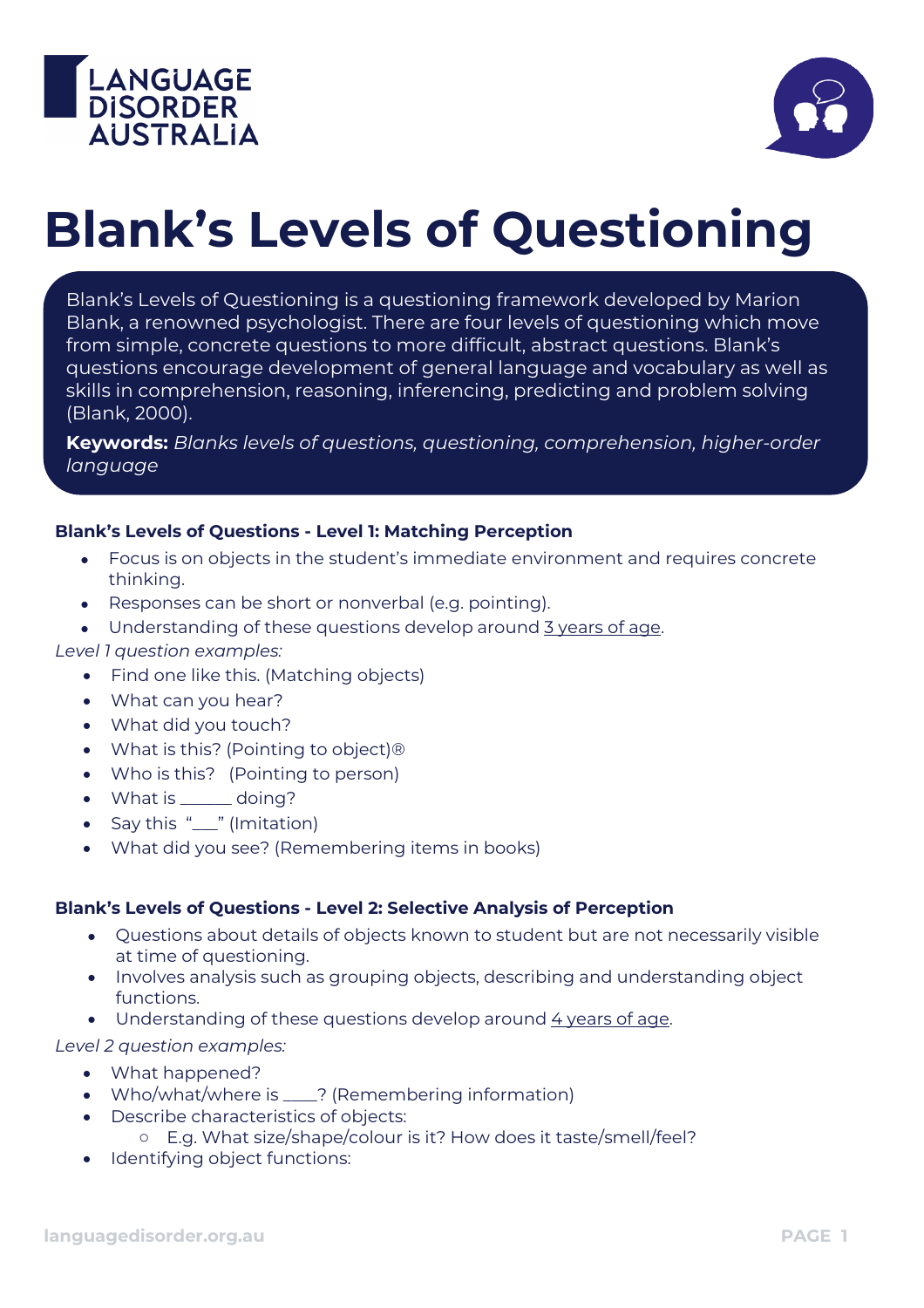



- o E.g. Show me the one we use for \_\_\_\_\_\_\_.
- How are these different?
- Tell me something that is a type of \_\_\_\_\_\_. (Naming object from category)

#### **Blank's Levels of Questions - Level 3: Reordering Perception**

- Questions are not about direct objects.
- The answers require listeners to use their own knowledge and higher order thinking. It requires listener to make basic predictions, assume the role of another or make generalisations.
- Understanding of these questions develop around  $4\frac{1}{2}$  years of age.

*Level 3 question examples:*

- What will happen next?
- What is a \_\_\_\_\_\_\_? (Definition)
- Find one to use with this.
- Find the things that are not \_\_\_\_
- What could he say? (Assuming the role of another person)
- How are these the same? (Identifying similarities)

## **Blank's Levels of Questions - Level 4: Reasoning about perception**

- Questions are not about direct objects.
- The answer requires listeners to use reasoning and draw on past experiences. It requires the listener to problem solve, predict, and provide explanations.
- Understanding of these questions develop around 5 years of age.

*Level 4 question examples:*

- What will happen if \_\_\_\_? (Predicting)
- Why did \_\_\_\_\_\_? (Justifying cause of event)
- What could <u>eaged</u> do/use? (Solution)
- Why could \_\_\_\_\_\_ do that/use that? (Explaining means to goal)
- Why can't we \_\_\_\_\_? (Explaining obstacle to solution)
- How can we tell \_\_\_\_\_? (Explaining observation)
- Why is \_\_\_\_\_ made of \_\_\_\_\_? (Explaining construction of objects)

(Blank, Rose, & Berlin, 1978)

#### **How can Blank's Levels of Questions be Used in the Classroom?**

In the classroom, Blank's levels of questioning can be used in many ways including:

- As a tool to support comprehension
- To ensure questions are appropriately challenging for students
- To support comprehension of a topic during class-level, small group or one-on-one conversations
- To support comprehension when reading a book
- To create a shared context in whole-class or small-group activities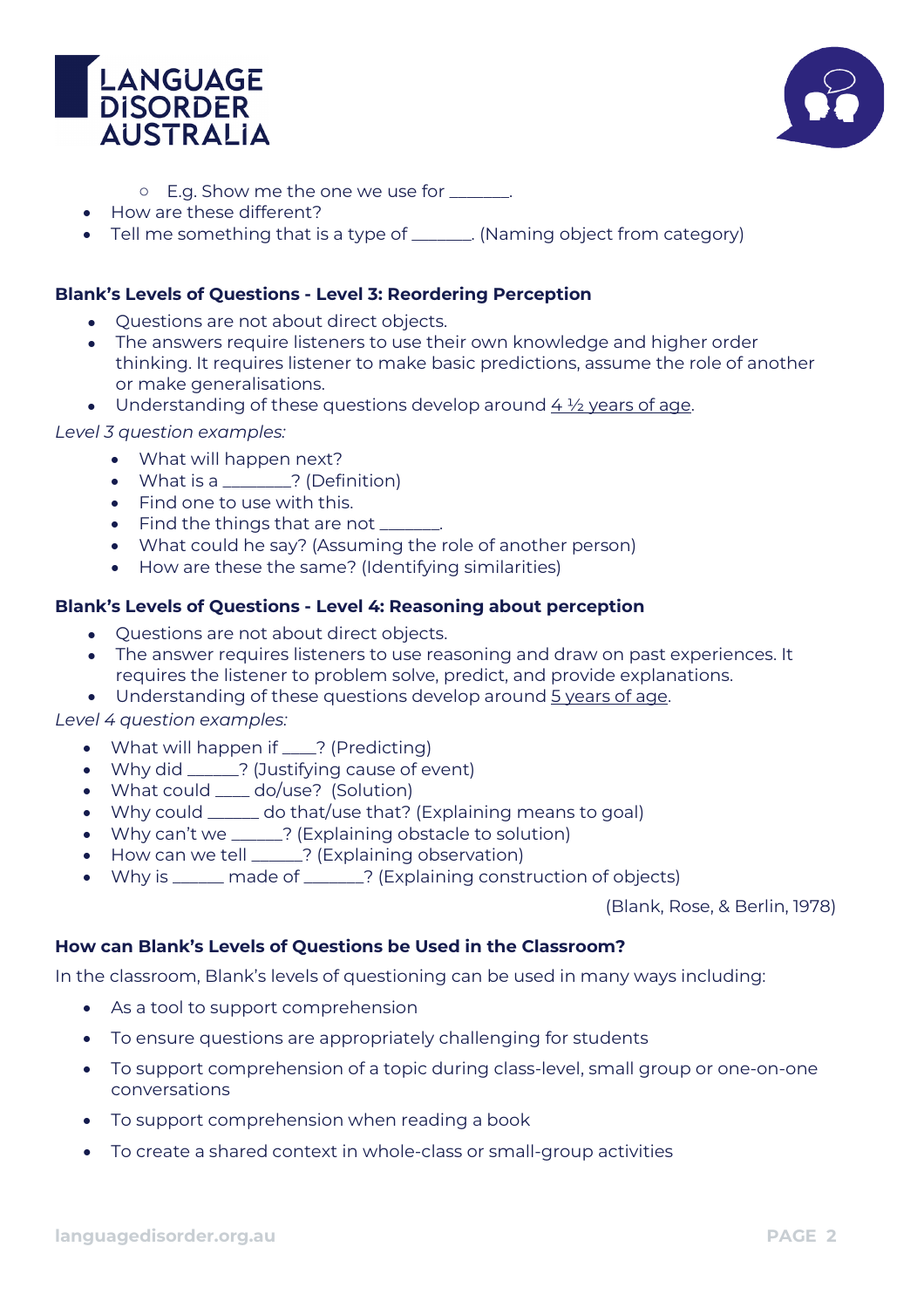



• To supporting students in achieving success in a range of subject areas

## **Strategies for Practicing Higher Levels of Blank's Levels of Questioning**

- Ensure questions are of a suitable difficulty for the listener. Trial questions starting from Blank's level 1 and if the student is successful, progress to level two etc. When students have difficulty responding to Blank's questions at a certain level, this may level may be a suitable target for them.
- Utilise visual supports to aid understanding such as pictures or diagrams.
- Allow sufficient time (10 seconds +) for student to think through and provide an answer.
- Repeat the question for the listener if required.
- Simplify the question by breaking it down into parts or presenting lower level questions to prompt higher level answers. For example, "How are a cow and a dog the same?"  $\rightarrow$  "What group does a cow belong to?" (animal)  $\rightarrow$  "What group does a dog belong to?" (animal)  $\rightarrow$  "So how are they the same?" (they are animals).
- Focus on important features in the question (e.g. if asked how two items are the same, you can draw their attention to similarities).
- Provide first sound or syllable of the answer.
- Provide sentence completion cue (e.g. What animal is this? It is a \_\_\_\_\_).
- Explicitly break down how to answer higher level questions.
- Relate known to unknown by relating answers back to student's previous experiences (e.g. The tea is hot. How will it feel after some time? Remember what happens when we leave hot water out for some time? How did it feel?).
- Provide a model of how to answer higher level questions by verbalising your own thought process when answering questions.
- Reinforce that questions can have many correct answers.

## **Want to learn more?**

To learn more about Language Disorder and how to support children and young people for whom language is their primary disorder, please **contact us**. Language Disorder Australia provides holistic, innovative and effective therapy, education and support services and has a transdisciplinary team of speech pathologists, occupational therapists, educators, psychologists and physiotherapists.

Contact: 1300 881 763 or **[hello@languagedisorder.org.au](mailto:hello@languagedisorder.org.au)**

Website: **[languagedisorder.org.au](http://www.languagedisorder.org.au/)**